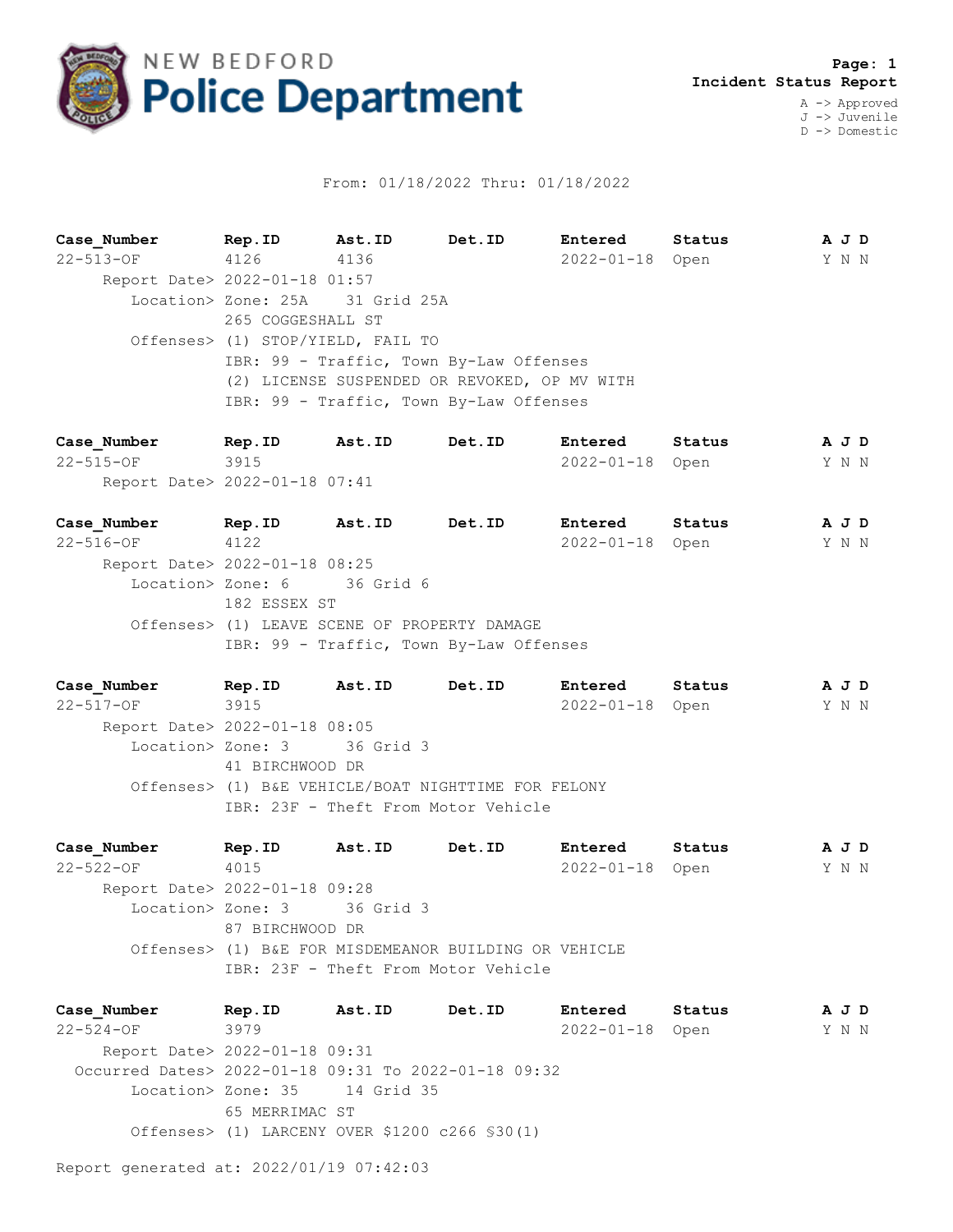

J -> Juvenile D -> Domestic

IBR: 23H - All Other Larceny

| Case Number                   | Rep.ID                          | Ast.ID | Det.ID                                                 | Entered    | Status | A J D |
|-------------------------------|---------------------------------|--------|--------------------------------------------------------|------------|--------|-------|
| $22 - 526 - 0F$               | 3871                            |        |                                                        | 2022-01-18 | Open   | Y N N |
| Report Date> 2022-01-18 09:38 |                                 |        |                                                        |            |        |       |
|                               | Location> Zone: 27B 32 Grid 27B |        |                                                        |            |        |       |
|                               | 140 CLARK ST                    |        |                                                        |            |        |       |
|                               |                                 |        | Offenses> (1) MOTOR VEH, TAKING & STEALING PARTS       |            |        |       |
|                               |                                 |        | IBR: 23G - Theft of Motor Vehicle Parts or Accessories |            |        |       |
|                               |                                 |        |                                                        |            |        |       |

**Case\_Number Rep.ID Ast.ID Det.ID Entered Status A J D** 22-528-OF 3962 2022-01-18 Open Y N N Report Date> 2022-01-18 09:46 Occurred Dates> 2022-01-18 03:00 To 2022-01-18 07:00 Location> Zone: 56 22 Grid 56 16 GRAPE ST Offenses> (1) B&E VEHICLE/BOAT NIGHTTIME FOR FELONY IBR: 23F - Theft From Motor Vehicle

**Case\_Number Rep.ID Ast.ID Det.ID Entered Status A J D** 22-529-OF 3861 2022-01-18 Open Y N N Report Date> 2022-01-18 10:13 Occurred Dates> 2022-01-17 21:00 To 2022-01-18 10:00 Location> Zone: 48B 11 Grid 48B 17 GROVE ST Offenses> (1) B&E VEHICLE/BOAT NIGHTTIME FOR FELONY IBR: 23F - Theft From Motor Vehicle

| Case Number | Rep.ID | Ast.ID | Det.ID | Entered | Status | A J D |
|-------------|--------|--------|--------|---------|--------|-------|
|             |        |        |        |         |        |       |
|             |        |        |        |         |        |       |
|             |        |        |        |         |        |       |
|             |        |        |        |         |        |       |
|             |        |        |        |         |        |       |
|             |        |        |        |         |        |       |

**Case\_Number Rep.ID Ast.ID Det.ID Entered Status A J D** 22-532-OF 3866 2022-01-18 Open Y N N Report Date> 2022-01-18 10:47 Occurred Dates> 2022-01-17 22:00 To 2022-01-18 10:47 Location> Zone: 64 23 Grid 64 827 BROCK AVE Offenses> (1) MOTOR VEH, MALICIOUS DAMAGE TO c266 §28(a) IBR: 290 - Destruction/Damage/Vandalism of Property

Report generated at: 2022/01/19 07:42:03 **Case\_Number Rep.ID Ast.ID Det.ID Entered Status A J D** 22-533-OF 3926 2022-01-18 Open Y N N Report Date> 2022-01-18 10:45 Location> Zone: 20A 35 Grid 20A 81 MALDEN ST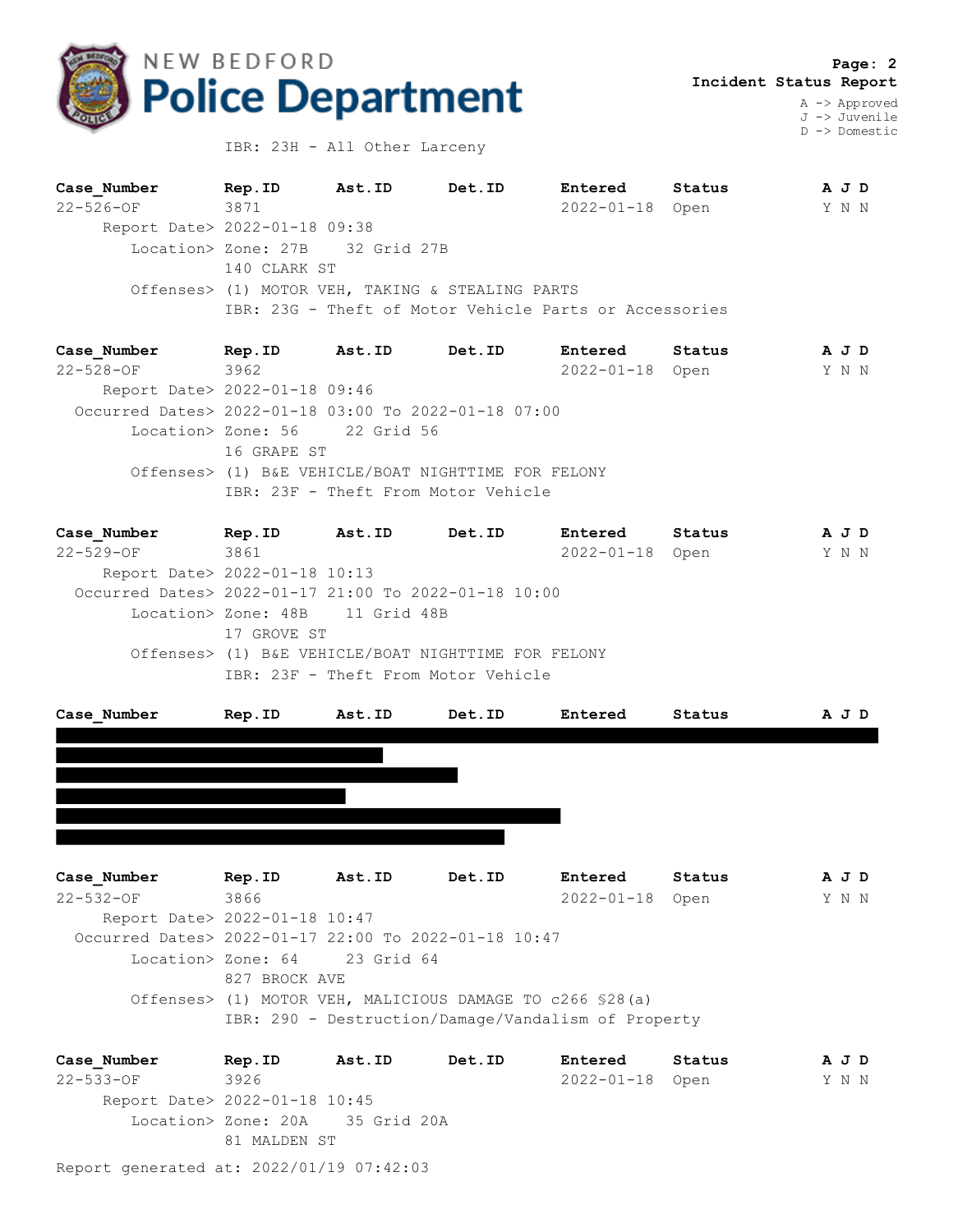

 **Page: 3 Incident Status Report**

A -> Approved J -> Juvenile D -> Domestic

 Offenses> (1) THREAT TO COMMIT CRIME IBR: 13C - Intimidation

**Case\_Number Rep.ID Ast.ID Det.ID Entered Status A J D** 22-538-OF 3981 2022-01-18 Open Y N N Report Date> 2022-01-18 10:17 Occurred Dates> 2022-01-18 02:30 To 2022-01-18 02:35 Location> Zone: 47B 12 Grid 47B 214 MAPLE ST Offenses> (1) MOTOR VEH, MALICIOUS DAMAGE TO c266 §28(a) IBR: 290 - Destruction/Damage/Vandalism of Property

**Case\_Number Rep.ID Ast.ID Det.ID Entered Status A J D** 22-540-OF 4065 2022-01-18 Open Y N N Report Date> 2022-01-18 12:18 Location> Zone: 59 21 Grid 59 56 POTOMSKA ST Offenses> (1) LARCENY UNDER \$1200 SINGLE SCHEME c266 §30(1) IBR: 23H - All Other Larceny

**Case\_Number Rep.ID Ast.ID Det.ID Entered Status A J D** 22-542-OF 3902 2022-01-18 Open Y N N Report Date> 2022-01-18 12:15 Occurred Dates> 2022-01-18 11:00 To 2022-01-18 11:15 Location> Zone: 34B 13 Grid 34B 210 AUSTIN ST 2 Offenses> (1) MOTOR VEH, MALICIOUS DAMAGE TO c266 §28(a) IBR: 290 - Destruction/Damage/Vandalism of Property

**Case\_Number Rep.ID Ast.ID Det.ID Entered Status A J D** 22-545-OF 4122 2022-01-18 Open Y N N Report Date> 2022-01-18 14:00 Location> Zone: 16A 33 Grid 16A 170 CLIFFORD ST 2 Offenses> (1) HARASSMENT, CRIMINAL IBR: 90Z - All Other Offenses

**Case\_Number Rep.ID Ast.ID Det.ID Entered Status A J D** 22-546-OF 4122 2022-01-18 Open Y N N Report Date> 2022-01-18 13:34 Location> Zone: 14 33 Grid 14 123 HOWARD AVE Offenses> (1) B&E VEHICLE/BOAT DAYTIME FOR FELONY IBR: 23F - Theft From Motor Vehicle (2) B&E VEHICLE/BOAT NIGHTTIME FOR FELONY IBR: 23F - Theft From Motor Vehicle

Report generated at: 2022/01/19 07:42:03 **Case\_Number Rep.ID Ast.ID Det.ID Entered Status A J D** 22-549-OF 4045 4073 2022-01-18 Open Y N N Report Date> 2022-01-18 15:38